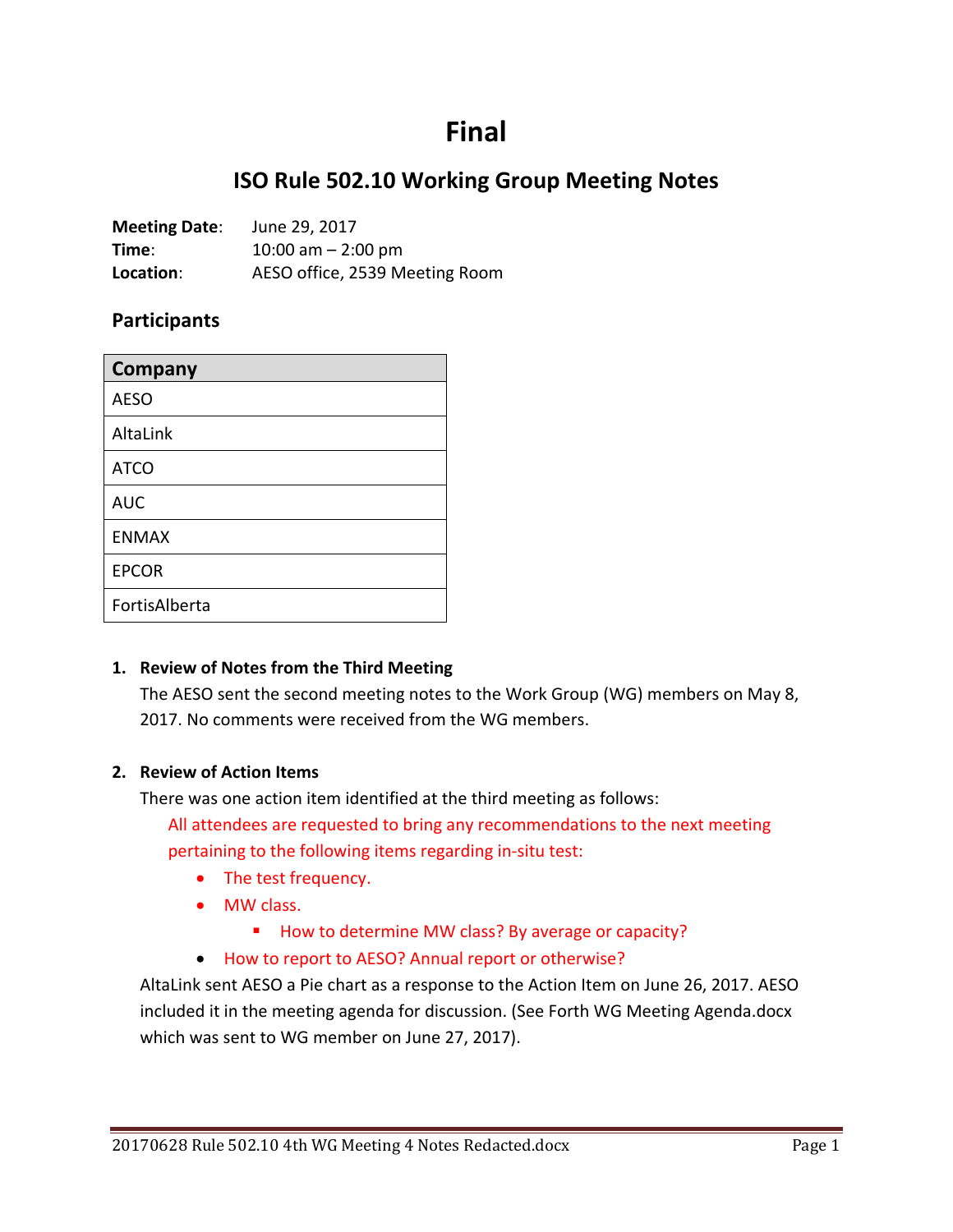AltaLink explained the Pie chart which bases on their historical stats. 79% of meters are tested every 3 years and 13% every six years.

ENMAX: All meters are tested every two years.

Working Group notes the following:

- CT ratio could be changed by someone without notifying the metering team.
- The most prohibitive factor for meter test is the cost, travelling and stopping electricity supply.
- S-E-YY item 10.8 requires CT to be tested whenever a meter component is changed.
- S-E-YY has the minimum request to cover every situation. AESO can use it. Utility can do the test more often.

All attendees discussed and recommended:

- Average loading level is used as meter class base defined as annual kWh divided by 8760 (hour) as per the existing standard
- Bring 5 meter MW classes into 3 meter MW classes (Appendix 5 table);
	- Less than 5 MW
	- 5 up to 20 MW
	- $-20$  MW +
- All micro-gen tests must meet Measurement Canada requirement.
- New ISO rule respecting metering test applies only to the services greater than or equal to 5 MW (>=5MW).
- Metering system owner could monitor metering data by comparing with SCADA data monthly.
- Meters that do not have load do not need to do situ-test.

#### **3. What should be included in 502.10? - continued**

### **6.0 Metering System Services**

#### • **Section 6.4.3 Testing**

All attendees agreed to recommend:

- Revise items (h) to send AESO an in-situ Metering System Test Form as AESO requires.
- Revise item (i) to file AESO an annual report of outstanding un-tested meters in last year, annual failures tests and a mitigation plan in first quarter of next year.
- Remove items (j) and (k) from the new ISO rule 502.10.
- Merge item (l) into other section in the new ISO rule 502.10;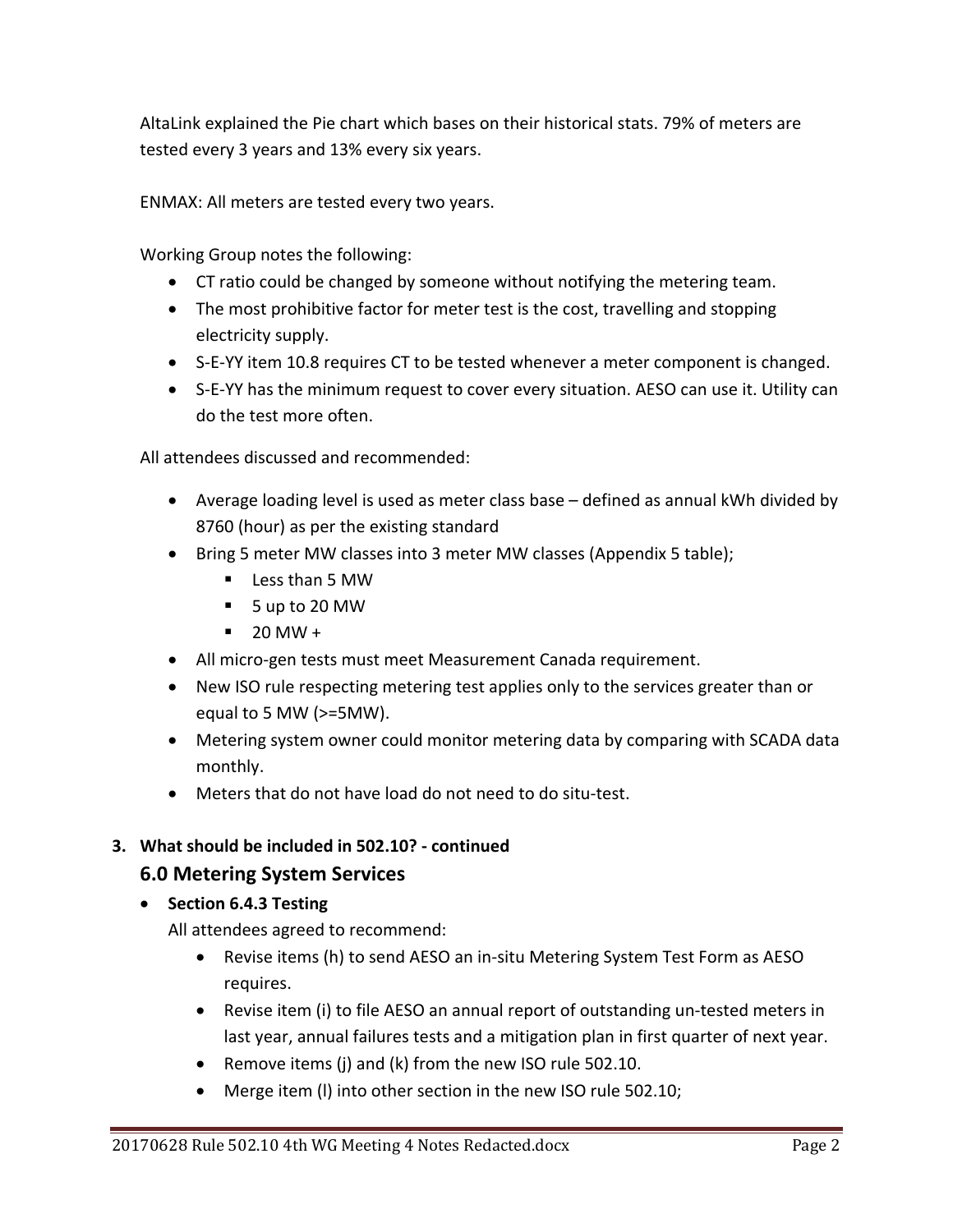• Remove items (m) from the new ISO rule 502.10.

#### • **Section 6.4.4 Restoration**

All attendees agreed to recommend:

- Retain item (a), (b), (c) and (d), the Metering System failure definition, into the Consolidated Authoritative Document Glossary (CADG).
- Revise the time frame for item (e) to (g) from five (5) business days to thirty (30) business days.
- Retain item (e) to (g).
- **Section 6.4.5 Alternative Metering Data Sources** All attendees agreed to remove this section from the new ISO rule 502.10.

## **Appendix 1 Schedule of Accuracies for Meters Approved under Section 9(3) of the Electricity and Gas Inspection Act (NON-Dispensated Metering Equipment)**

As previous all attendees agreed that this appendix will be consolidated into requirements with items 6.3.3 (g) and (h) by removing the requirement for Metering Point capacity below 1.0 MVA. See <20170428 Rule 502.10 3rd WG Meeting Notes Final.docx>.

## **Appendix 2 Schedule of Accuracies for Meters Approved under Section 9(3) of the Electricity and Gas Inspection Act (Dispensated Metering Equipment)**

All attendees agreed to recommend removal of this appendix from the new ISO rule 502.10. See <20170428 Rule 502.10 3<sup>rd</sup> WG Meeting Notes Final.docx>.

## **Appendix 3 Generally Accepted Utility Metering Practices**

All attendees agreed to recommend removal of this appendix from the new ISO rule 502.10.

## **Appendix 4 End-to-End Commissioning Processes**

All attendees agreed that this appendix will be part of ID, and will look like the following graph: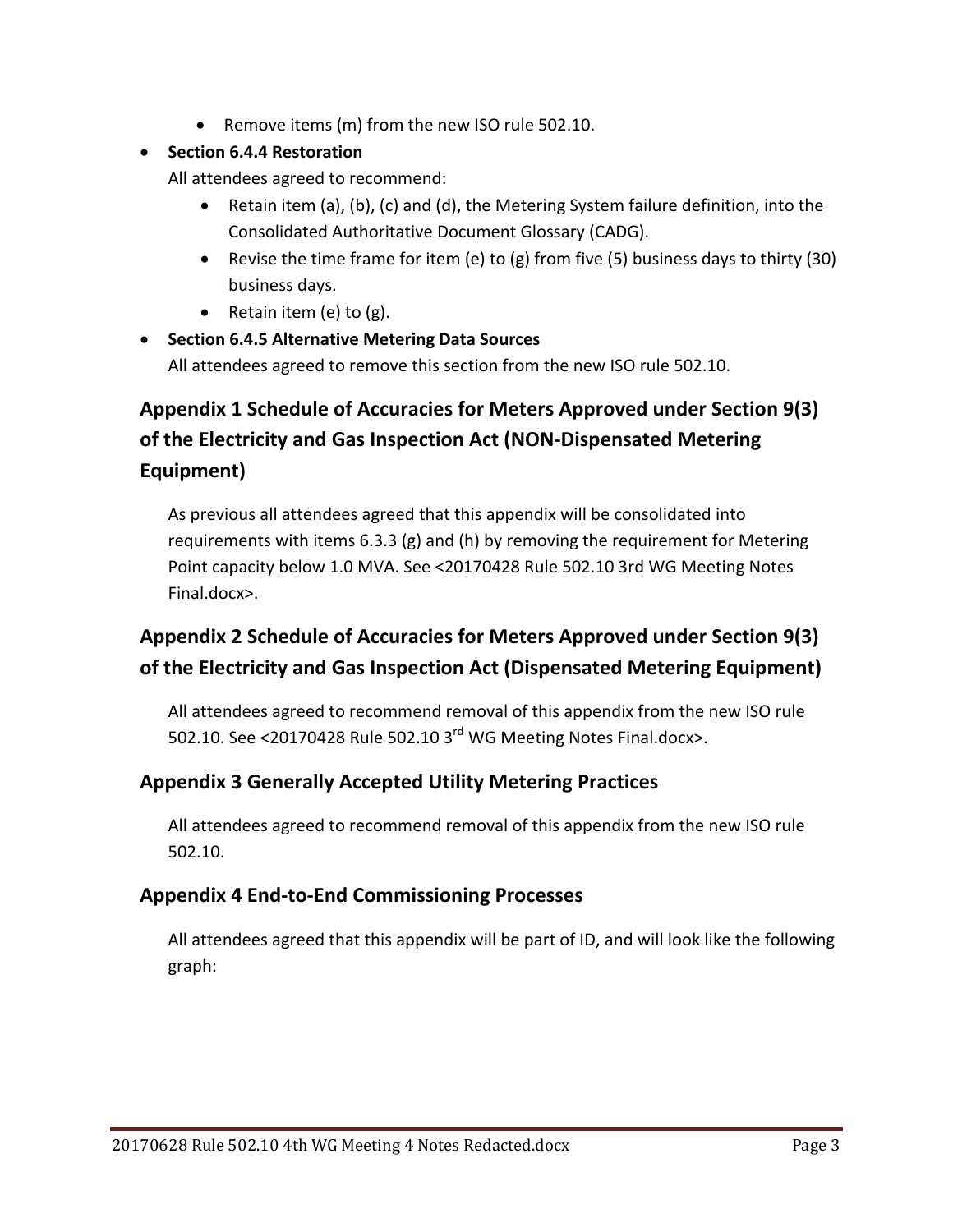

## **Appendix 5 Metering System In-Situ Testing**

#### • **1. Metering System Testing Frequency**

All attendees agreed to merge the table current five (5) MW Classes into three (3) MW classes. They are:

- **Less than 5 MW**
- 5 up to 20 MW
- $-20$  MW +
- **2. Metering System Testing Procedures**

All attendees agreed to remove this section from the new ISO rule 502.10.

• **3. Metering System Testing Reporting**

All attendees agreed to remove this section from the new ISO rule 502.10.

- **4. Metering System Testing Compliance** All attendees agreed to remove this section from the new ISO rule 502.10.
- **5. Metering System In-Situ Test Record** All attendees agreed to remove this section from the new ISO rule 502.10.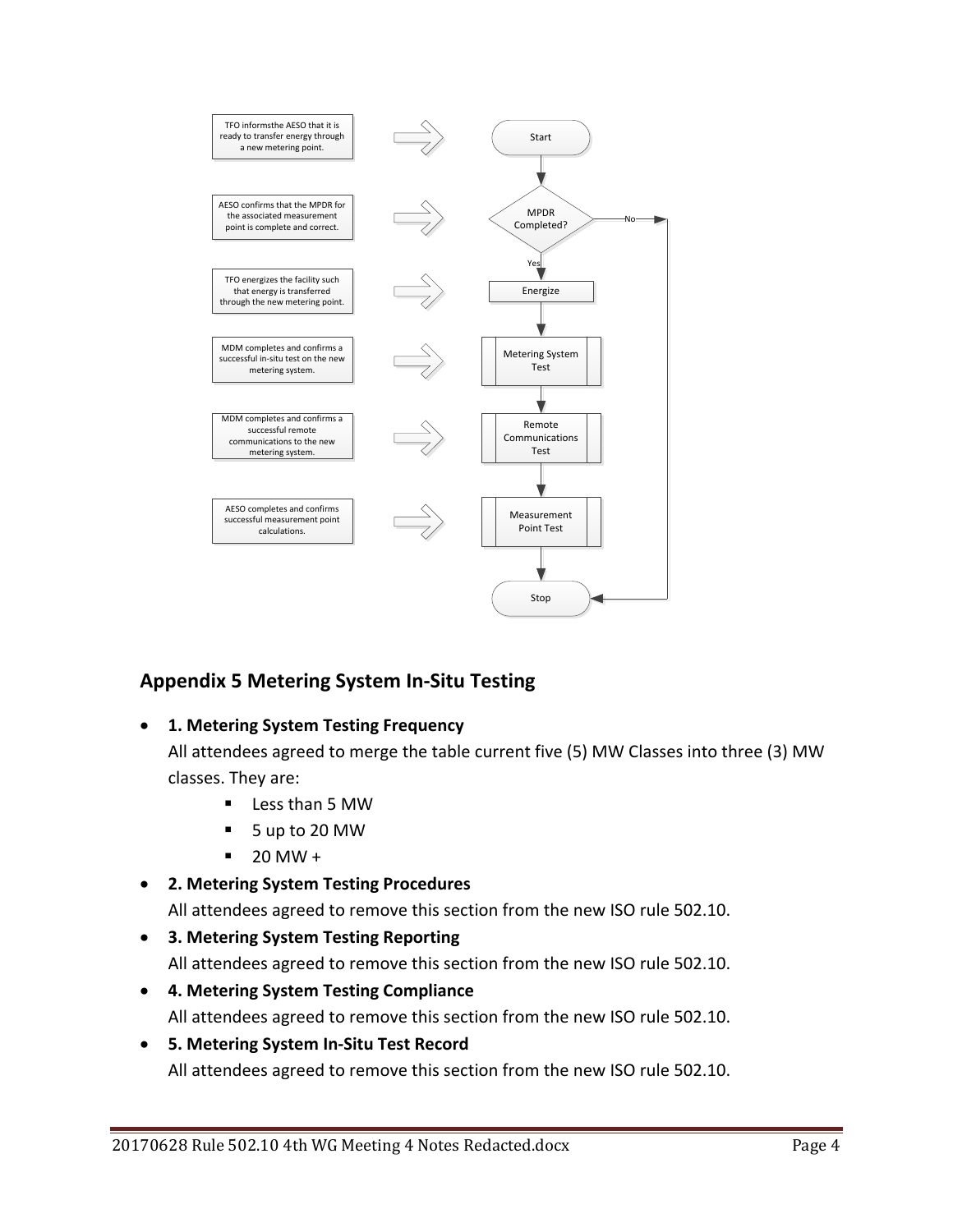## **Appendix 6 Checking metering**

All attendees agreed to remove this appendix from the new ISO rule 502.10.

## **Appendix 7 Daily System Measurement File Format & Schedule**

All attendees agreed to remove this appendix from the new ISO rule 502.10.

## **Appendix 8 Validation, Verification, Editing & Estimating Processes**

All attendees agreed to remove this appendix from the new ISO rule 502.10.

#### **Appendix 9 Measurement Point Definition Record Processes**

All attendees agreed to:

- Put this appendix into ID and merge three processes into one.
- Remove the samples of Measurement Point Definition Record (MPDR) from the new ISO rule 502.10.

## **Appendix 10 25KV Feeder Metering Upgrade Criteria**

All attendees agreed to:

- Remove items (a) to (f) from the new ISO rule 502.10.
- Retain items (g) and (h) in the new ISO rule 502.10.

### **Appendix 11 Definitions**

All attendees agreed that this appendix will be reviewed by the AESO to align with AESO's Consolidated Authoritative Document Glossary (CADG). The AESO will have internal review to determine if new terms, for example, virtual metering point, should be introduced to the AESO CADG.